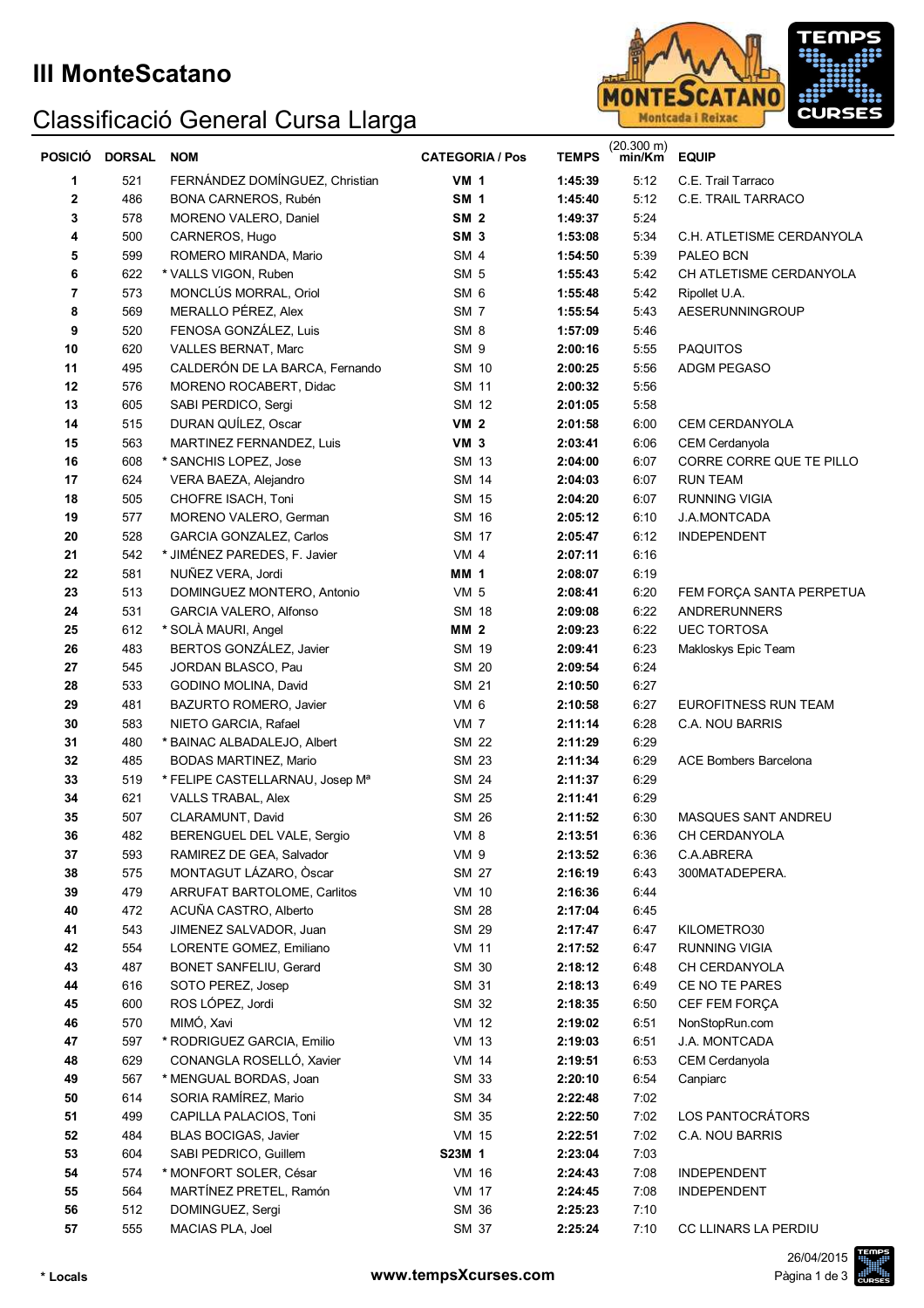## **III MonteScatano**

## Classificació General Cursa Llarga



| <b>POSICIO</b> | <b>DORSAL</b> | <b>NOM</b>                   | <b>CATEGORIA / Pos</b> | <b>TEMPS</b> | $(20.300 \text{ m})$<br>min/Km | <b>EQUIP</b>             |
|----------------|---------------|------------------------------|------------------------|--------------|--------------------------------|--------------------------|
| 58             | 625           | VILA REGÀS, Pau              | SM 38                  | 2:25:38      | 7:10                           | GRATANÚVOLS DEL MONTSENY |
| 59             | 511           | DOMINGO ALONSO, Antonio      | SM 39                  | 2:25:43      | 7:11                           | NO:OIL                   |
| 60             | 571           | MINA, Leonardo               | SM 40                  | 2:25:44      | 7:11                           | <b>BCN DRAGONS</b>       |
| 61             | 611           | SISÓ CUADRADO, Gerard        | SM 41                  | 2:25:52      | 7:11                           | CEM CERDANYOLA           |
| 62             | 553           | LOPEZ RODRIGUEZ, Jordi       | SM 42                  | 2:26:15      | 7:12                           | CORTRAIL                 |
| 63             | 628           | RAMON CAMÍ, Ferran           | <b>VM 18</b>           | 2:26:18      | 7:12                           | CEM Cerdanyola           |
| 64             | 561           | MARTIN SALVA, Alex           | SM 43                  | 2:26:27      | 7:13                           | Pinitos Club             |
| 65             | 566           | REPISO TORELLÓ, Andreu       | SM 44                  | 2:26:28      | 7:13                           |                          |
| 66             | 539           | <b>IGLESIAS RUMI, Javier</b> | SM 45                  | 2:26:32      | 7:13                           | ¡VIVA ESPAÑA!            |
| 67             | 623           | * VÀZQUEZ, Ramòn             | SM 46                  | 2:26:38      | 7:13                           |                          |
| 68             | 619           | UBEDA VAZQUEZ, Enrique       | VM 19                  | 2:26:54      | 7:14                           | <b>DIETSPORT</b>         |
| 69             | 473           | AGUADO CASTILLO, Paco        | <b>VM 20</b>           | 2:27:06      | 7:15                           | <b>ANDRERUNNERS</b>      |
| 70             | 627           | BASTE SELVA, Ignasi          | <b>JM 1</b>            | 2:27:07      | 7:15                           |                          |
| 71             | 546           | JOVÉ ADSUAR, Oriol           | SM 47                  | 2:27:07      | 7:15                           | <b>ANDRERUNNERS</b>      |
| ${\bf 72}$     | 589           | PEDRAZA DURAN, Tomas         | <b>MM 3</b>            | 2:27:14      | 7:15                           | ATLETISME FEM FORÇA      |
| 73             | 548           | LECHA SANCHEZ, Felix         | <b>VM 21</b>           | 2:27:53      | 7:17                           | <b>RUNNING VIGIA</b>     |
| 74             | 538           | HEREDIA ESPAÑA, Sergio       | SM 48                  | 2:28:01      | 7:17                           | Club Atlètic Calderí     |
| 75             | 594           | * RANCHAL PEREZ, Joan        | <b>VM 22</b>           | 2:28:23      | 7:19                           |                          |
| 76             | 579           | MORIST I BELTRAN, Bernat     | S23M 2                 | 2:28:32      | 7:19                           |                          |
| 77             | 496           | * CAMPOS GUILLEN, Cesar      | SM 49                  | 2:28:39      | 7:19                           |                          |
| 78             | 618           | TARRUELL MAS, Ismael         | SM 50                  | 2:28:42      | 7:20                           |                          |
| 79             | 529           | GARCIA LOPEZ, Carlos         | MM 4                   | 2:28:42      | 7:20                           | <b>CANIPARC</b>          |
| 80             | 502           | CASTILLO MENDEZ, Martin      | MM 5                   | 2:28:50      | 7:20                           | <b>DIETSPORT</b>         |
| 81             | 626           | VIVES MELENDEZ, Sergi        | MM <sub>6</sub>        | 2:29:31      | 7:22                           | CA NOU BARRIS            |
| 82             | 592           | RAFOLS CALLS, Carles         | <b>VM 23</b>           | 2:30:29      | 7:25                           | RUNNERS ONLINE           |
| 83             | 550           | LOPEZ ALONSO, Manuel         | <b>VM 24</b>           | 2:30:50      | 7:26                           | BEER RUNNERS BCN         |
| 84             | 510           | DE LA HOZ GONZALEZ, Quique   | <b>VM 25</b>           | 2:31:13      | 7:27                           | CA NOU BARRIS            |
| 85             | 544           | JIMENEZ SALVADOR, Javi       | SM 51                  | 2:31:29      | 7:28                           | KILOMETRO30              |
| 86             | 489           | <b>BOU DE PIERI, David</b>   | SM 52                  | 2:31:34      | 7:28                           |                          |
| 87             | 558           | * MARQUÈS GIMÉNEZ, Samuel    | SM 53                  | 2:31:43      | 7:28                           |                          |
| 88             | 557           | MARCO CASANOVAS, Jordi       | SM 54                  | 2:32:22      | 7:30                           |                          |
| 89             | 590           | PEÑA GÓMEZ, Sonia            | SF <sub>1</sub><br>F   | 2:32:28      | 7:31                           | C.A. Nou Barris          |
| 90             | 474           | ALFIMOF GONZALEZ, Pablo      | <b>VM 26</b>           | 2:32:30      | 7:31                           | <b>LLUISOS MATARO</b>    |
| 91             | 552           | PRIEGO MARTIN, Ernest        | <b>VM 27</b>           | 2:32:32      | 7:31                           |                          |
| 92             | 602           | ROVIRA RODRIGUEZ, Adamian    | <b>VM 28</b>           | 2:32:42      | 7:31                           | NATURA RUNNING           |
| 93             | 506           | CIRERA SANCHEZ, Toni         | <b>VM 29</b>           | 2:32:50      | 7:32                           | CA NOU BARRIS            |
| 94             | 471           | ABELLAN MESTRES, Didac       | SM 55                  | 2:32:53      | 7:32                           | <b>STKR</b>              |
| 95             | 338           | PUIG CASANOVAS, Roser        | SF <sub>2</sub><br>F   | 2:32:53      | 7:32                           | RUNNERS ONLINE           |
| 96             | 613           | SOLER LOPEZ, Miguel          | SM 56                  | 2:33:14      | 7:33                           | <b>Red Runners</b>       |
| 97             | 477           | ANGELET SUBIRATS, Jordi      | SM 57                  | 2:33:24      | 7:33                           |                          |
| 98             | 490           | BOVE ROS, Josep              | SM 58                  | 2:33:49      | 7:35                           |                          |
| 99             | 549           | LEO HEREDIA, David           | SM 59                  | 2:33:49      | 7:35                           | <b>PPRM</b>              |
| 100            | 551           | * LOPEZ HERNANDEZ, Jordi     | <b>VM 30</b>           | 2:34:20      | 7:36                           | <b>CIM MONTCADA</b>      |
| 101            | 585           | * ORTEGA OLIVARES, Toni      | <b>VM 31</b>           | 2:34:21      | 7:36                           |                          |
| 102            | 475           | <b>ALMIRALL ROCA, Miquel</b> | VM 32                  | 2:34:22      | 7:36                           | C.A.NOU BARRIS           |
| 103            | 535           | * GONZALEZ GOMEZ, Jose Luis  | SM 60                  | 2:35:11      | 7:39                           |                          |
| 104            | 498           | CANTERO PEREZ, Armando       | <b>VM 33</b>           | 2:35:12      | 7:39                           | XINOXANO TEAM            |
| 105            | 524           | FERNÁNDEZ SANZ, Noel         | SM 61                  | 2:36:10      | 7:42                           | <b>RUNNING VIGIA</b>     |
| 106            | 565           | MATAS LALUEZA, Laura         | SF <sub>3</sub><br>F   | 2:36:13      | 7:42                           | <b>PRORUNNERS</b>        |
| 107            | 541           | JIMENEZ BETORET, Toni        | SM 62                  | 2:37:25      | 7:45                           | <b>STKR</b>              |
| 108            | 630           | FARELO SERÉN, Toni           | SM 63                  | 2:37:34      | 7:46                           |                          |
| 109            | 476           | ALVAREZ GAZQUEZ, Angel       | VM 34                  | 2:37:56      | 7:47                           |                          |
| 110            | 526           | FRITZSCHE, Paula             | <b>VF 1</b><br>F       | 2:37:57      | 7:47                           | NonStopRun.com           |
| 111            | 478           | ARAUZ REGUÉ, Montse          | <b>VF 2</b><br>F       | 2:38:21      | 7:48                           |                          |
| 112            | 596           | RIERA BLANC, Arnau           | MM <sub>7</sub>        | 2:39:48      | 7:52                           |                          |
| 113            | 609           | SANCHO TENA, Carlos          | MM 8                   | 2:39:48      | 7:52                           |                          |
| 114            | 595           | REYES TRUJILLO, Ricardo      | VM 35                  | 2:40:30      | 7:54                           |                          |